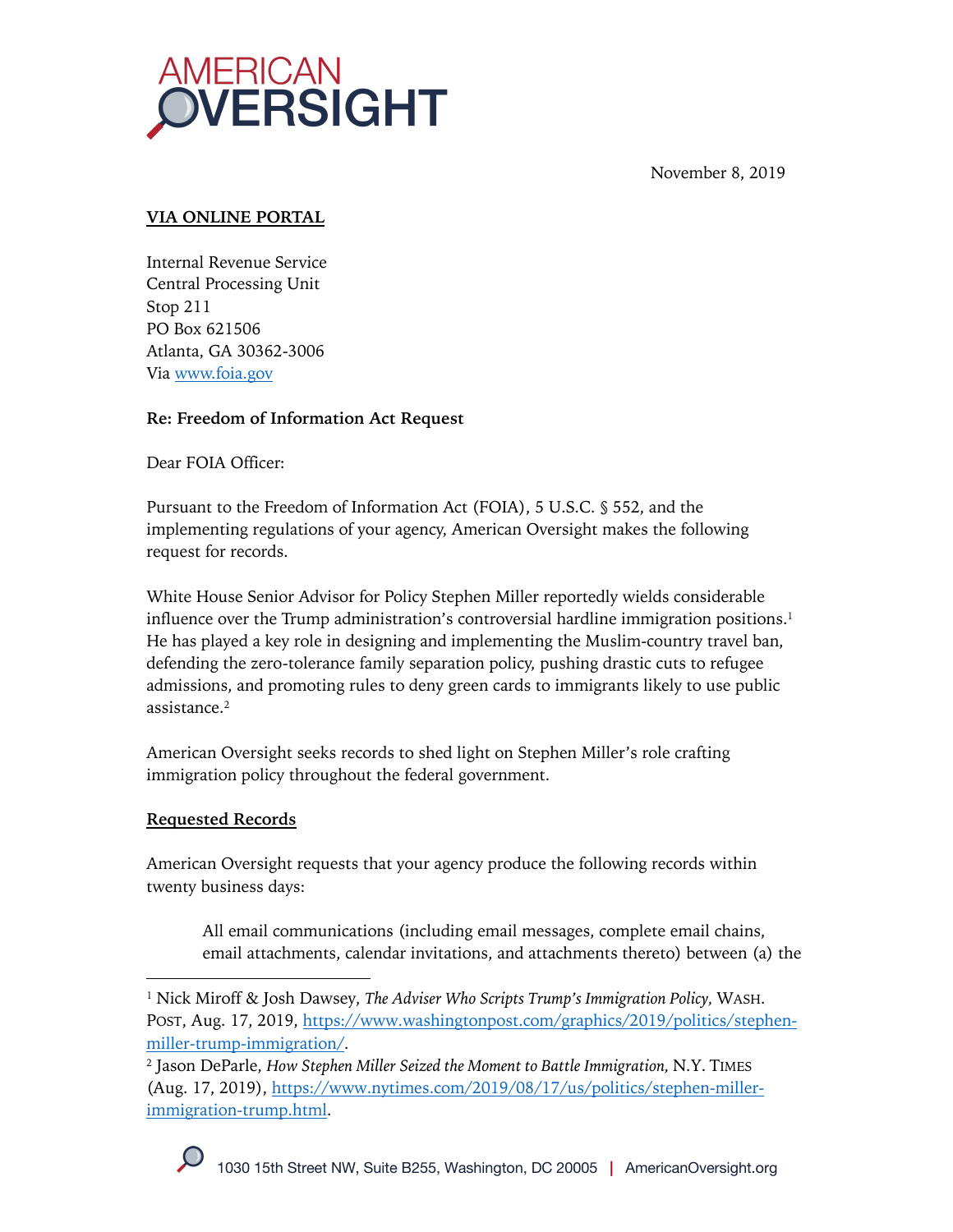following specified officials serving in the White House Office and (b) the following specified agency officials:

| Specified White House Office Officials: |                                    | Specified Agency Custodians: |                                  |
|-----------------------------------------|------------------------------------|------------------------------|----------------------------------|
| i.                                      | Stephen Miller (including but not  | i.                           | Charles Rettig,                  |
|                                         | limited to the email address       |                              | Commissioner                     |
|                                         | stephen.miller@who.eop.gov)        | ii.                          | Lia Colbert, Chief of Staff      |
| ii.                                     | Robert Gabriel (including but not  | iii.                         | Michael Desmond, Chief           |
|                                         | limited to the email address       |                              | Counsel                          |
|                                         | robert.gabriel@who.eop.gov)        | iv.                          | Terry Lemons, Chief,             |
| iii.                                    | Jennifer Cytryn (including but not |                              | Communications and               |
|                                         | limited to the email address       |                              | Liaison                          |
|                                         | jennifer.cytryn@who.eop.gov)       | V.                           | Sunita Lough, Deputy             |
| iv.                                     | McLaurine Klingler (including but  |                              | <b>Commissioner for Services</b> |
|                                         | not limited to the email address   |                              | and Enforcement                  |
|                                         | mclaurine.klingler@who.eop.gov)    | vi.                          | Anyone serving in the            |
|                                         |                                    |                              | capacity of White House          |
|                                         |                                    |                              | Liaison or White House           |
|                                         |                                    |                              | Advisor                          |

Please provide all responsive records from January 1, 2018, through the date a search is conducted.

## **Fee Waiver Request**

In accordance with 5 U.S.C.  $\frac{1}{5}$  552(a)(4)(A)(iii) and your agency's regulations, American Oversight requests a waiver of fees associated with processing this request for records. The subject of this request concerns the operations of the federal government, and the disclosures will likely contribute to a better understanding of relevant government procedures by the general public in a significant way. Moreover, the request is primarily and fundamentally for non-commercial purposes.

American Oversight requests a waiver of fees because disclosure of the requested information is "in the public interest because it is likely to contribute significantly to public understanding of operations or activities of the government."3 The public has a significant interest in agency actions related to enforcing the Trump administration's hardline immigration policy, including dramatic cuts to legal immigration.<sup>4</sup> Records with the potential to shed light on this issue would contribute significantly to public understanding of operations of the federal government, including the extent of influence White House senior advisor Stephen Miller has had on agency policies through relationships with high-ranking officials. American Oversight is committed to transparency and makes the responses agencies provide to FOIA requests publicly

 $3\,5$  U.S.C. § 552(a)(4)(A)(iii).

<sup>4</sup> *Supra* note 2.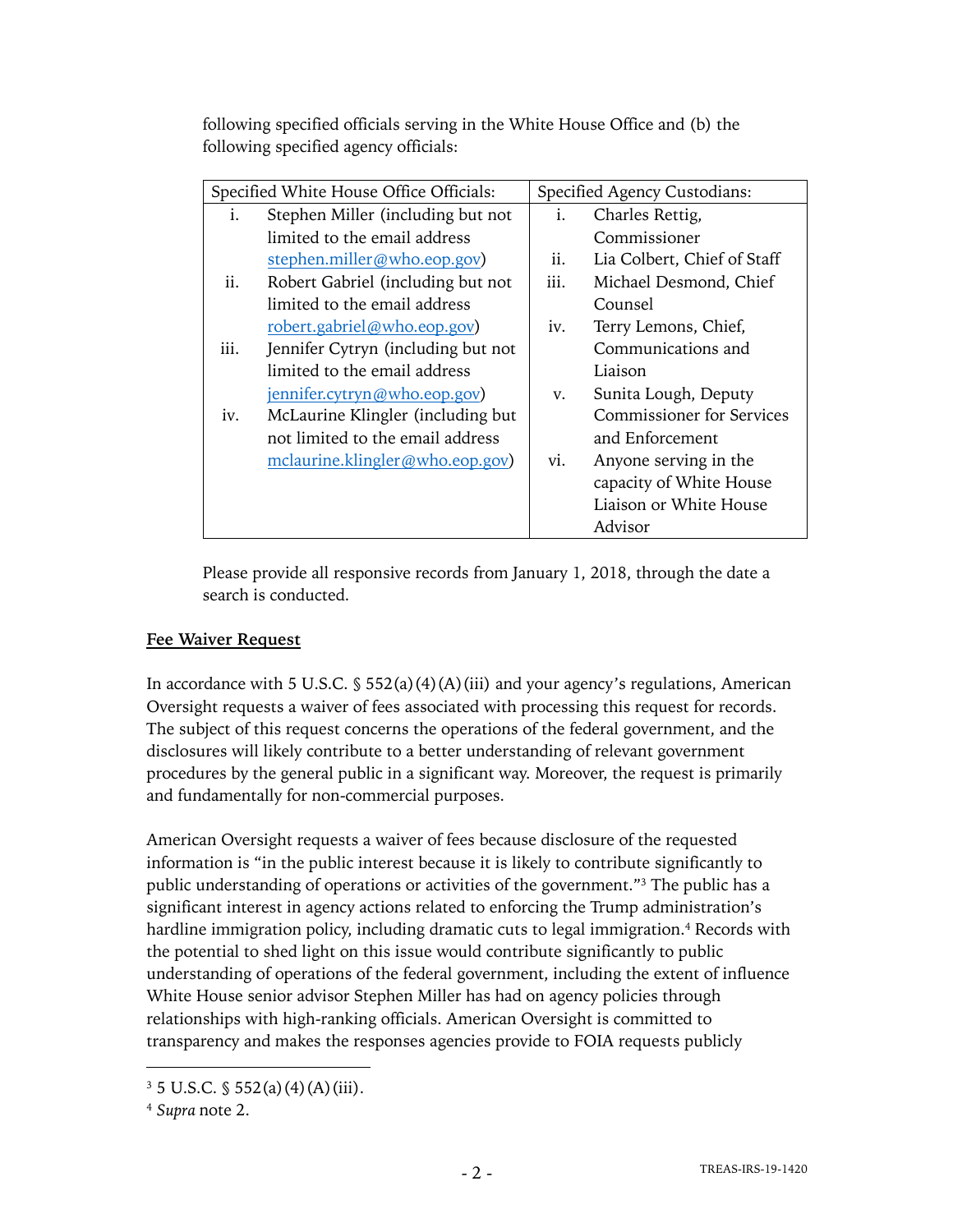available, and the public's understanding of the government's activities would be enhanced through American Oversight's analysis and publication of these records.

This request is primarily and fundamentally for non-commercial purposes.<sup>5</sup> As a  $501(c)(3)$ nonprofit, American Oversight does not have a commercial purpose and the release of the information requested is not in American Oversight's financial interest. American Oversight's mission is to promote transparency in government, to educate the public about government activities, and to ensure the accountability of government officials. American Oversight uses the information gathered, and its analysis of it, to educate the public through reports, press releases, or other media. American Oversight also makes materials it gathers available on its public website and promotes their availability on social media platforms, such as Facebook and Twitter.6

American Oversight has also demonstrated its commitment to the public disclosure of documents and creation of editorial content through numerous substantive analyses posted to its website. <sup>7</sup> Examples reflecting this commitment to the public disclosure of documents and the creation of editorial content include the posting of records related to an ethics waiver received by a senior Department of Justice attorney and an analysis of what those records demonstrated regarding the Department's process for issuing such waivers;<sup>8</sup> posting records received as part of American Oversight's "Audit the Wall" project to gather and analyze information related to the administration's proposed construction of a barrier along the U.S.-Mexico border, and analyses of what those records reveal;9 posting records regarding potential self-dealing at the Department of Housing & Urban Development and related analysis;<sup>10</sup> posting records and analysis relating to the federal

<sup>8</sup> *DOJ Records Relating to Solicitor General Noel Francisco's Recusal*, AMERICAN OVERSIGHT, https://www.americanoversight.org/document/doj-civil-division-response-noel-franciscocompliance; *Francisco & the Travel Ban: What We Learned from the DOJ Documents*, AMERICAN OVERSIGHT, https://www.americanoversight.org/francisco-the-travel-ban-what-welearned-from-the-doj-documents.

<sup>5</sup> *See* 5 U.S.C. § 552(a)(4)(A)(iii).

<sup>&</sup>lt;sup>6</sup> American Oversight currently has approximately 12,300 page likes on Facebook and 55,700 followers on Twitter. American Oversight, FACEBOOK,

https://www.facebook.com/weareoversight/ (last visited Oct. 31, 2019); American Oversight (@weareoversight), TWITTER, https://twitter.com/weareoversight (last visited Oct. 31, 2019).

<sup>7</sup> *News*, AMERICAN OVERSIGHT, https://www.americanoversight.org/blog.

<sup>9</sup> *See generally Audit the Wall*, AMERICAN OVERSIGHT,

https://www.americanoversight.org/investigation/audit-the-wall; *see, e.g.*, *Border Wall Investigation Report: No Plans, No Funding, No Timeline, No Wall*, AMERICAN OVERSIGHT, https://www.americanoversight.org/border-wall-investigation-report-no-plans-nofunding-no-timeline-no-wall.

<sup>10</sup> *Documents Reveal Ben Carson Jr.'s Attempts to Use His Influence at HUD to Help His Business*, AMERICAN OVERSIGHT, https://www.americanoversight.org/documents-reveal-ben-carsonjr-s-attempts-to-use-his-influence-at-hud-to-help-his-business.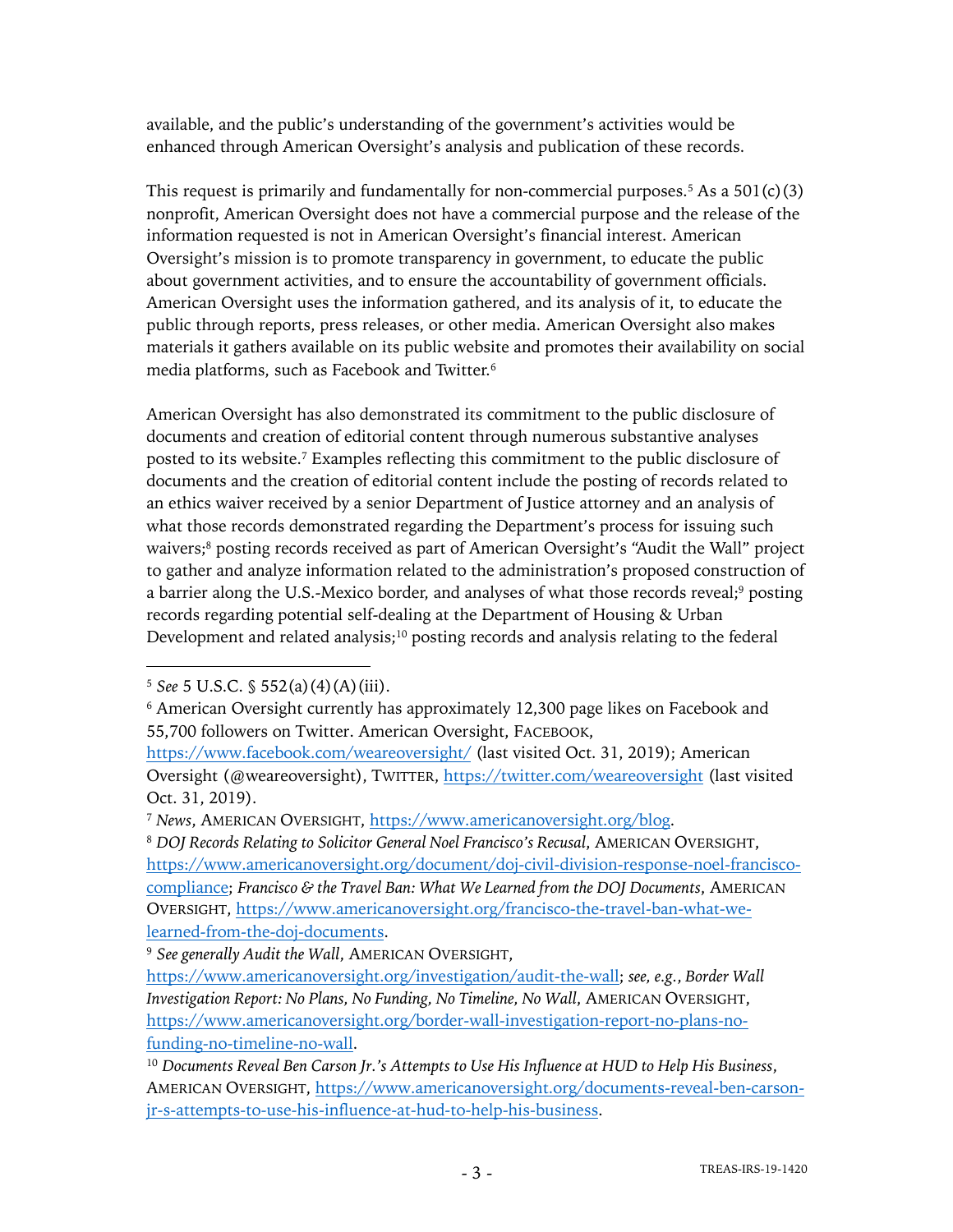government's efforts to sell nuclear technology to Saudi Arabia;11 and posting records and analysis regarding the Department of Justice's decision in response to demands from Congress to direct a U.S. Attorney to undertake a wide-ranging review and make recommendations regarding criminal investigations relating to the President's political opponents and allegations of misconduct by the Department of Justice itself and the Federal Bureau of Investigation.<sup>12</sup>

Accordingly, American Oversight qualifies for a fee waiver.

## **Guidance Regarding the Search & Processing of Requested Records**

In connection with its request for records, American Oversight provides the following guidance regarding the scope of the records sought and the search and processing of records:

- Please search all locations and systems likely to have responsive records, regardless of format, medium, or physical characteristics. For instance, if the request seeks "communications," please search all locations likely to contain communications, including relevant hard-copy files, correspondence files, appropriate locations on hard drives and shared drives, emails, text messages or other direct messaging systems (such as iMessage, WhatsApp, Signal, or Twitter direct messages), voicemail messages, instant messaging systems such as Lync or ICQ, and shared messages systems such as Slack.
- In conducting your search, please understand the terms "record," "document," and "information" in their broadest sense, to include any written, typed, recorded, graphic, printed, or audio material of any kind. We seek records of any kind, including electronic records, audiotapes, videotapes, and photographs, as well as letters, emails, facsimiles, telephone messages, voice mail messages and transcripts, notes, or minutes of any meetings, telephone conversations or discussions.
- Our request for records includes any attachments to those records or other materials enclosed with those records when they were previously transmitted. To the extent that an email is responsive to our request, our request includes all prior messages sent or received in that email chain, as well as any attachments to the email.

<sup>11</sup> *Investigating the Trump Administration's Efforts to Sell Nuclear Technology to Saudi Arabia*, AMERICAN OVERSIGHT, https://www.americanoversight.org/investigating-the-trumpadministrations-efforts-to-sell-nuclear-technology-to-saudi-arabia.

<sup>12</sup> *Sessions' Letter Shows DOJ Acted on Trump's Authoritarian Demand to Investigate Clinton*, AMERICAN OVERSIGHT, https://www.americanoversight.org/sessions-letter.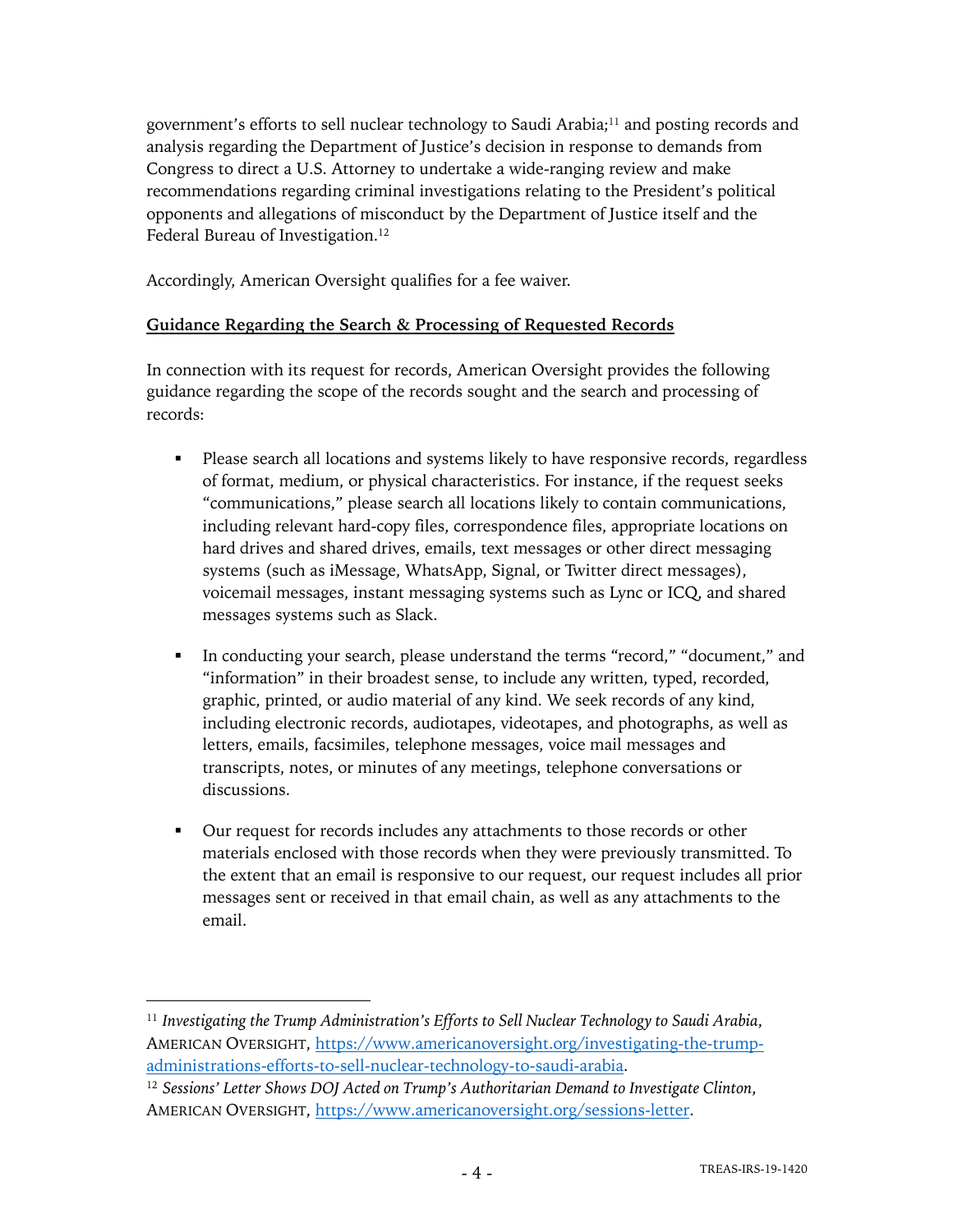- Please search all relevant records or systems containing records regarding agency business. Do not exclude records regarding agency business contained in files, email accounts, or devices in the personal custody of your officials, such as personal email accounts or text messages. Records of official business conducted using unofficial systems or stored outside of official files are subject to the Federal Records Act and FOIA.13 It is not adequate to rely on policies and procedures that require officials to move such information to official systems within a certain period of time; American Oversight has a right to records contained in those files even if material has not yet been moved to official systems or if officials have, by intent or through negligence, failed to meet their obligations.<sup>14</sup>
- Please use all tools available to your agency to conduct a complete and efficient search for potentially responsive records. Agencies are subject to government-wide requirements to manage agency information electronically,<sup>15</sup> and many agencies have adopted the National Archives and Records Administration (NARA) Capstone program, or similar policies. These systems provide options for searching emails and other electronic records in a manner that is reasonably likely to be more complete than just searching individual custodian files. For example, a custodian may have deleted a responsive email from his or her email program, but your agency's archiving tools may capture that email under Capstone. At the same time, custodian searches are still necessary; agencies may not have direct access to files stored in .PST files, outside of network drives, in paper format, or in personal email accounts.
- In the event some portions of the requested records are properly exempt from disclosure, please disclose any reasonably segregable non-exempt portions of the requested records. If a request is denied in whole, please state specifically why it is not reasonable to segregate portions of the record for release.
- Please take appropriate steps to ensure that records responsive to this request are not deleted by the agency before the completion of processing for this request. If records potentially responsive to this request are likely to be located on systems where they are subject to potential deletion, including on a scheduled basis, please

<sup>13</sup> *See Competitive Enter. Inst. v. Office of Sci. & Tech. Policy*, 827 F.3d 145, 149–50 (D.C. Cir. 2016); *cf. Judicial Watch, Inc. v. Kerry*, 844 F.3d 952, 955–56 (D.C. Cir. 2016). <sup>14</sup> *See Competitive Enter. Inst. v. Office of Sci. & Tech. Policy*, No. 14-cv-765, slip op. at 8 (D.D.C. Dec. 12, 2016).

<sup>15</sup> Presidential Memorandum—Managing Government Records, 76 Fed. Reg. 75,423 (Nov. 28, 2011), https://obamawhitehouse.archives.gov/the-press-

office/2011/11/28/presidential-memorandum-managing-government-records; Office of Mgmt. & Budget, Exec. Office of the President, Memorandum for the Heads of Executive Departments & Independent Agencies, "Managing Government Records Directive," M-12-18 (Aug. 24, 2012), https://www.archives.gov/files/records-mgmt/m-12-18.pdf.